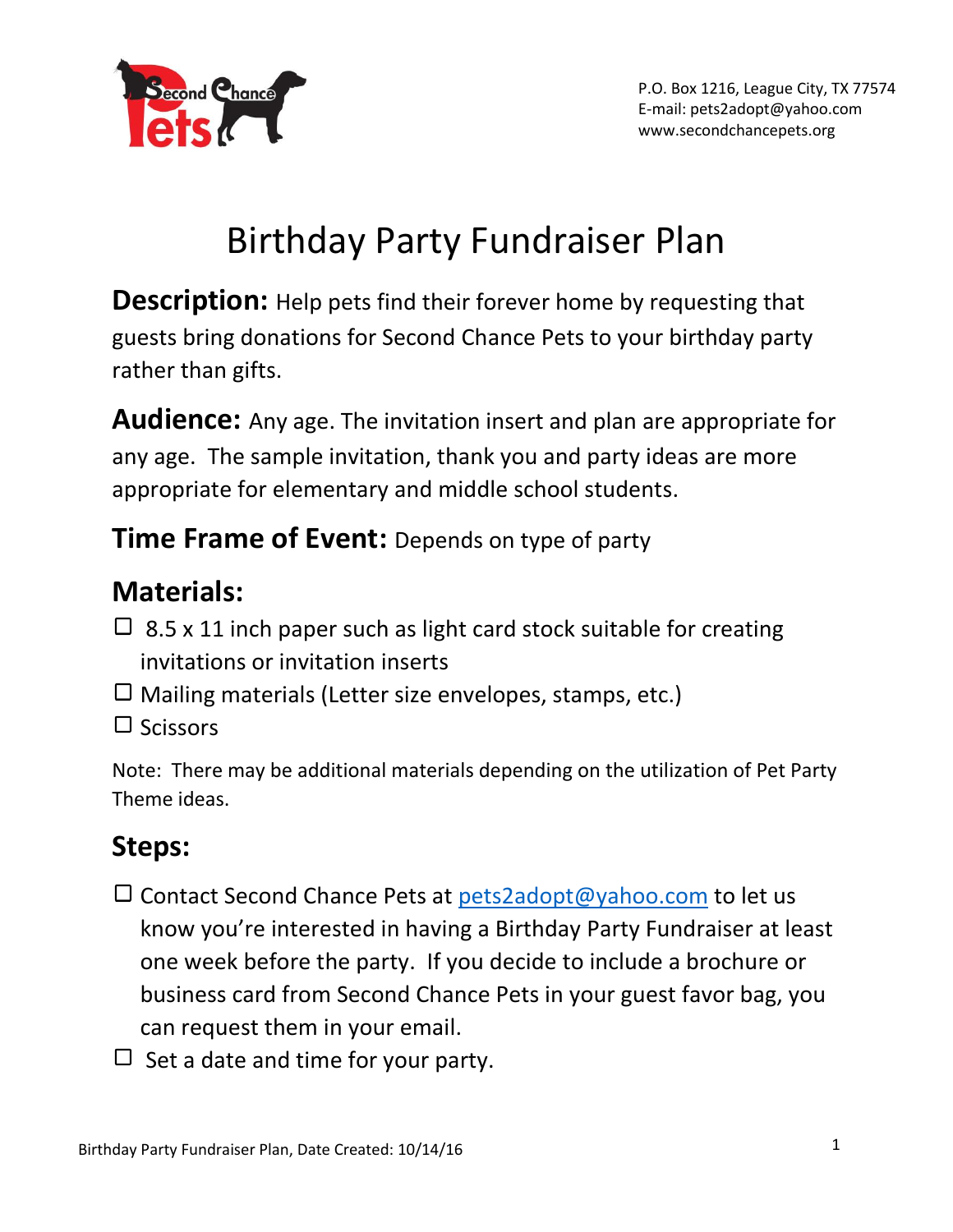

P.O. Box 1216, League City, TX 77574 E-mail: pets2adopt@yahoo.com www.secondchancepets.org

- $\Box$  Determine how many people you plan to invite and make a list of invitees with their names and contact information (e.g., name, address, phone number and/or email address).
- $\Box$  Determine what decorations you plan to use or if you are making your own decorations what items you will need to purchase. Make a list of the party decorations you will need to purchase. You can utilize our included Pet Party Theme ideas, or make your own!
- $\Box$  Determine what party materials you will need based on number of invitees such as prizes needed for party games and favors for each guest. Make a list of party materials you will need to purchase. You may want to consider including a brochure that describes Second Chance Pets in your guests' favor bags!
- $\Box$  Select the menu you plan to serve as well as the paper plates, cups and napkins you will need. Make a list of menu items you will need to purchase including any items needed for serving.
- $\Box$  Send out your invitations using your list of invitees. There is an included invitation that may be personalized, printed, folded into thirds, and sent in letter sized envelopes. If you choose to use your own invitation, we strongly encourage you to use our invitation insert or copy and paste the short paragraph into your invitation.
- $\Box$  Based on the number of guests who have accepted your invitation use your lists to purchase and/or make needed materials for your party.
- $\Box$  Decorate your party space.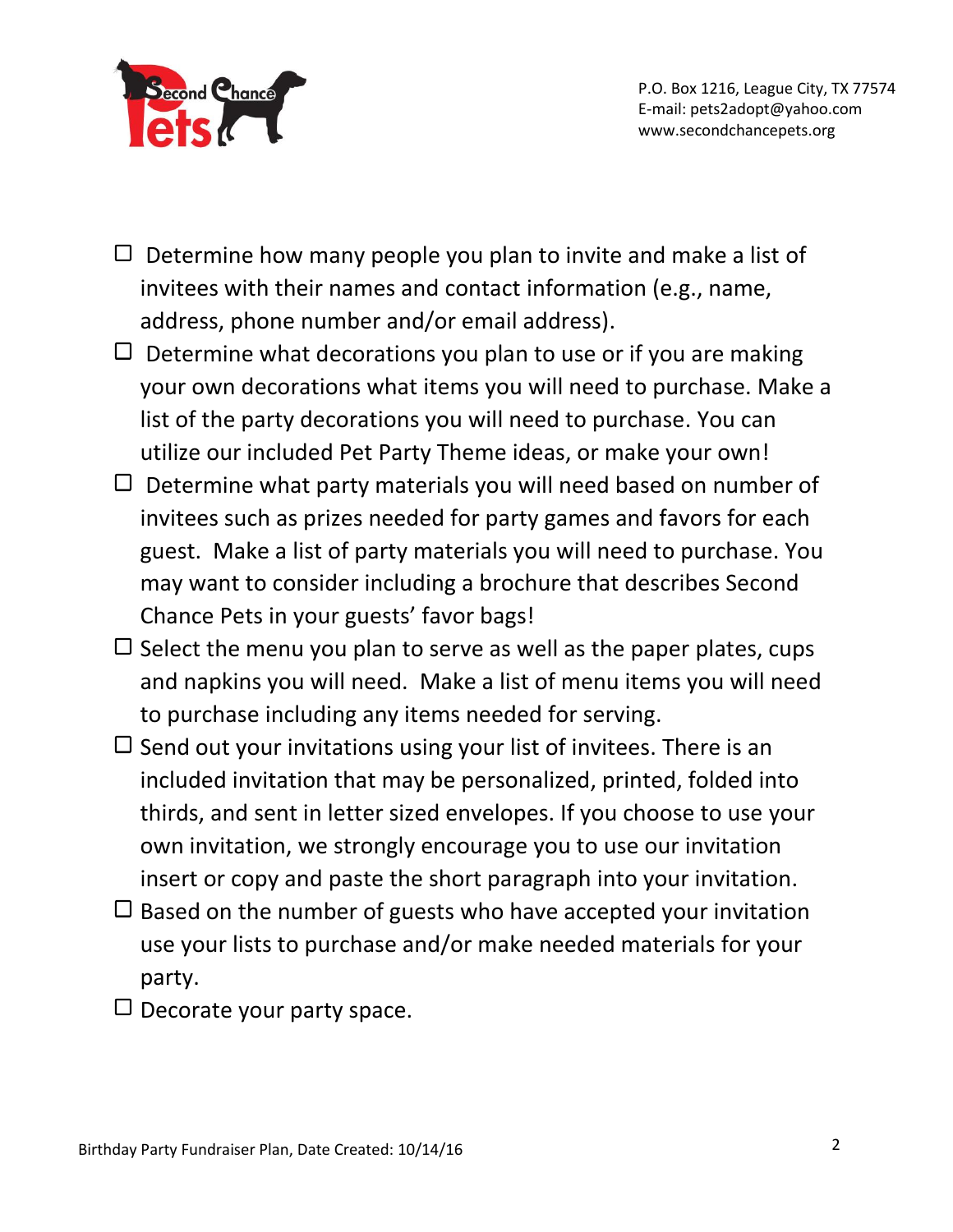

- $\Box$  Have a great party! Take lots of photos to share with your family and guests.
- $\Box$  Email Second Chance Pets at [pets2adopt@yahoo.com](mailto:pets2adopt@yahoo.com) to arrange a time that you can come to Petco on a Saturday and present your donation.
- $\Box$  Remember to send your guests a personal thank you note!

### **Tips for Success:**

- Pet Party Theme ideas included below can make the party lots of fun! Also, check out Pinterest for more fun dog/cat party ideas!
- Monetary donations and gift cards to Petco, Walmart, and Pet Smart are very useful for Second Chance Pets, as they can purchase those items that are most needed. Monetary donations and gift cards have the added benefit that as a tax-exempt organization Second Chance Pets does not have to pay state taxes on their purchases so if you make a donation of \$100 dollars that is equivalent to \$108.25 for Second Chance Pets!
- Any personal checks should be made out to "Second Chance Pets" with a notation of the person making the donation on the "memo" line of the check.
- A Second Chance Pets brochure may be included with the party favors to increase awareness and let your guests know more about how Second Chance Pets helps unwanted pets find their forever home.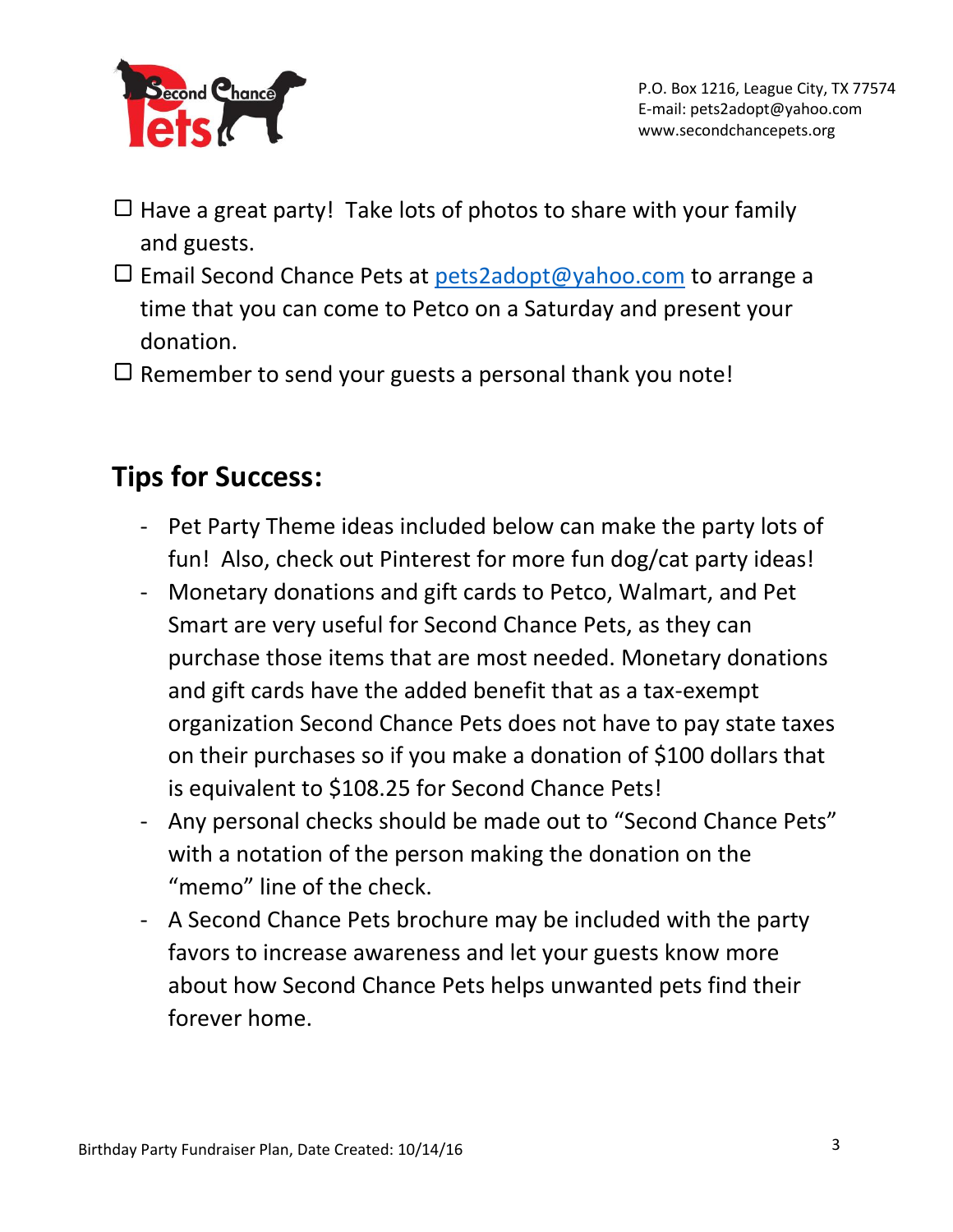

P.O. Box 1216, League City, TX 77574 E-mail: pets2adopt@yahoo.com www.secondchancepets.org

### **Invitation Insert**

(If you choose to use your own invitations)

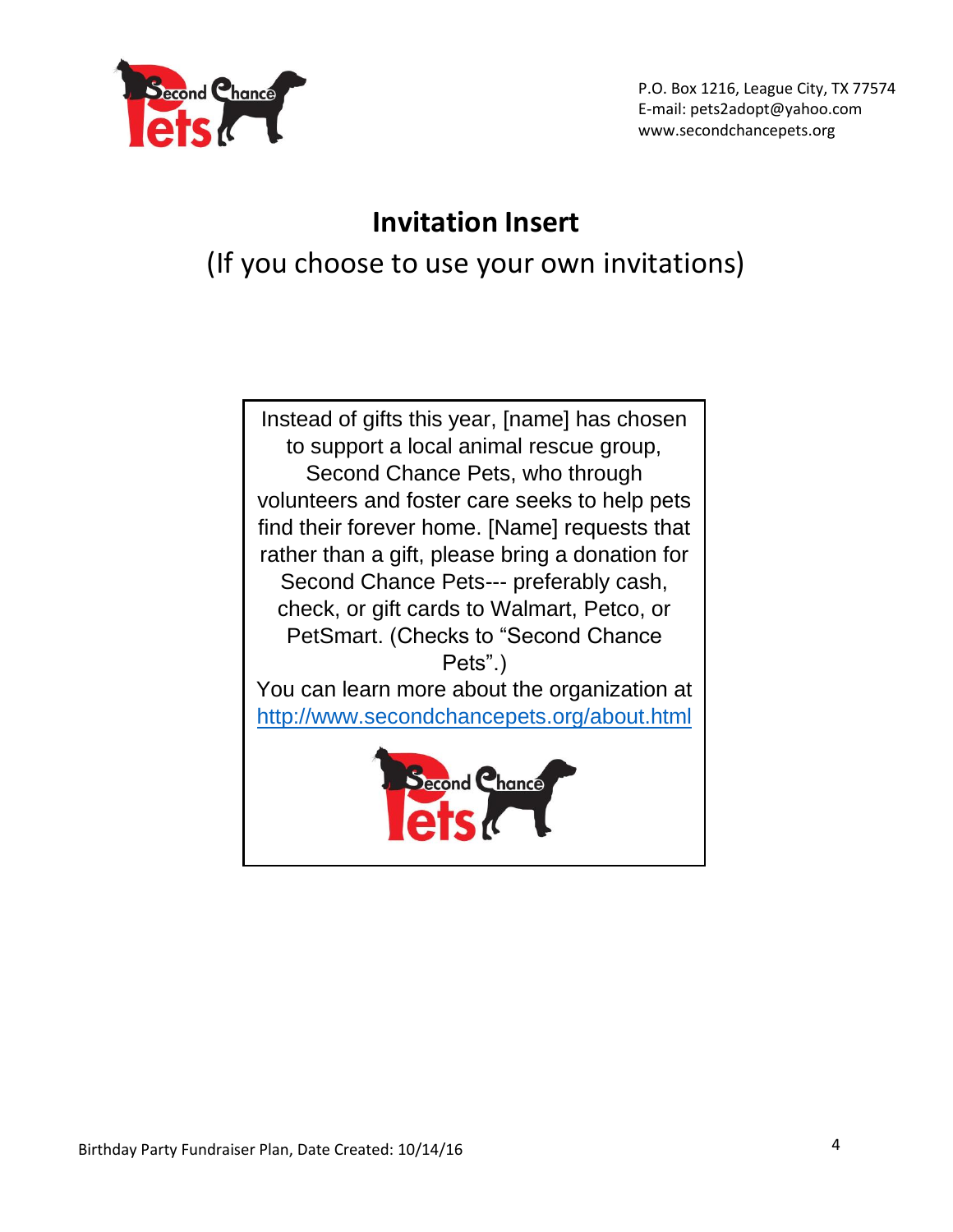# **INamel is turning lage x 71, in** dog years that Is!

### Join us to celebrate [Name]'s [actual age] birthday!



When:

Where:





Instead of gifts this year, [name] has chosen to support a local animal rescue group, Second Chance Pets, who through volunteers and foster care seeks to help pets find their forever home. [Name] requests that rather than a gift, please bring a donation for Second Chance Pets-- preferably cash, check, or gift cards to Walmart, Petco, or PetSmart. (Checks to "Second Chance Pets".)



We hope to see you there!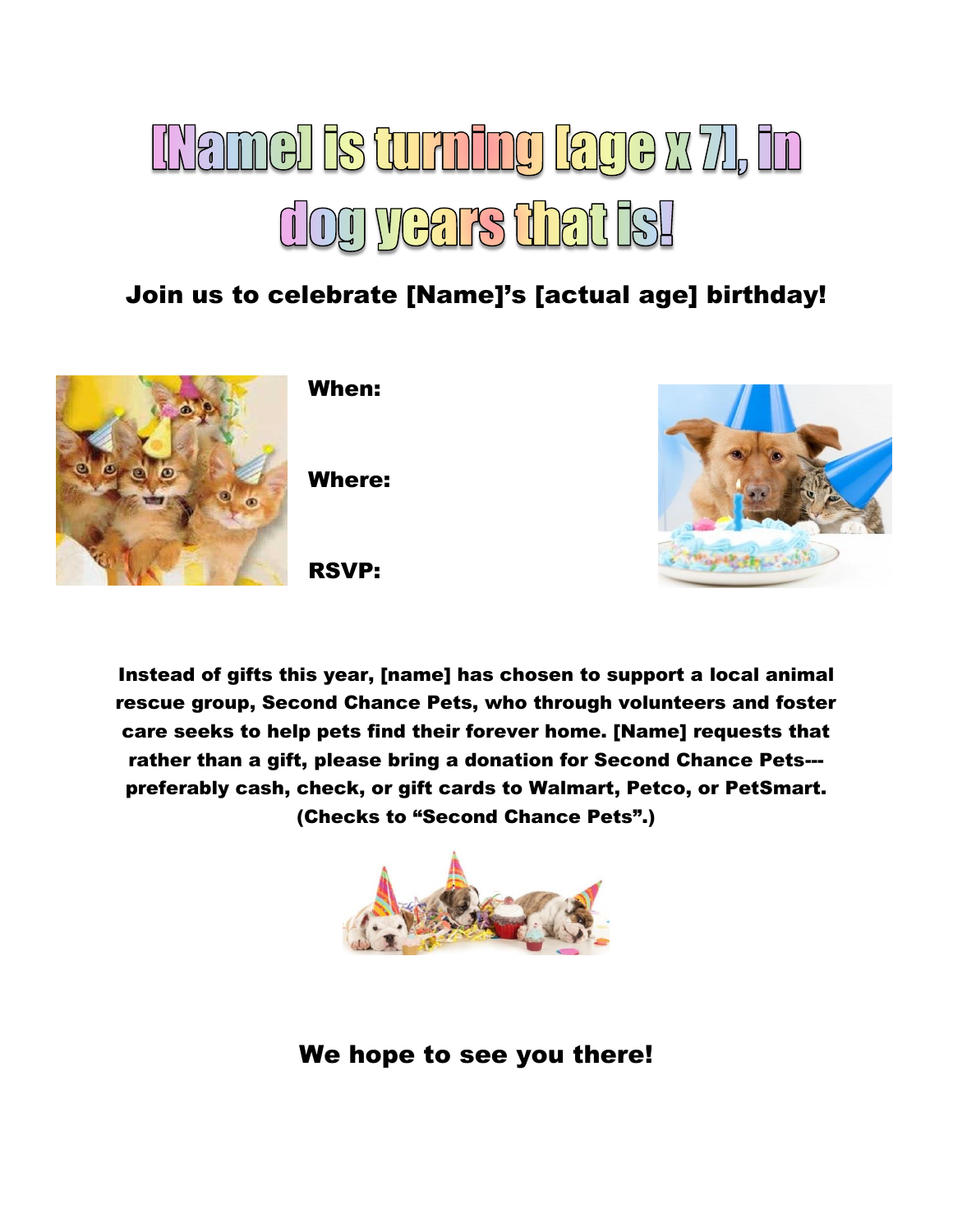# Thank yo

[Insert personal thank you message] Your donated funds are going to help Second Chance Pets find homeless pets a forever home! Funds are going towards Second Chance Pets operating expenses, a large one being veterinary bills. Thank you so much!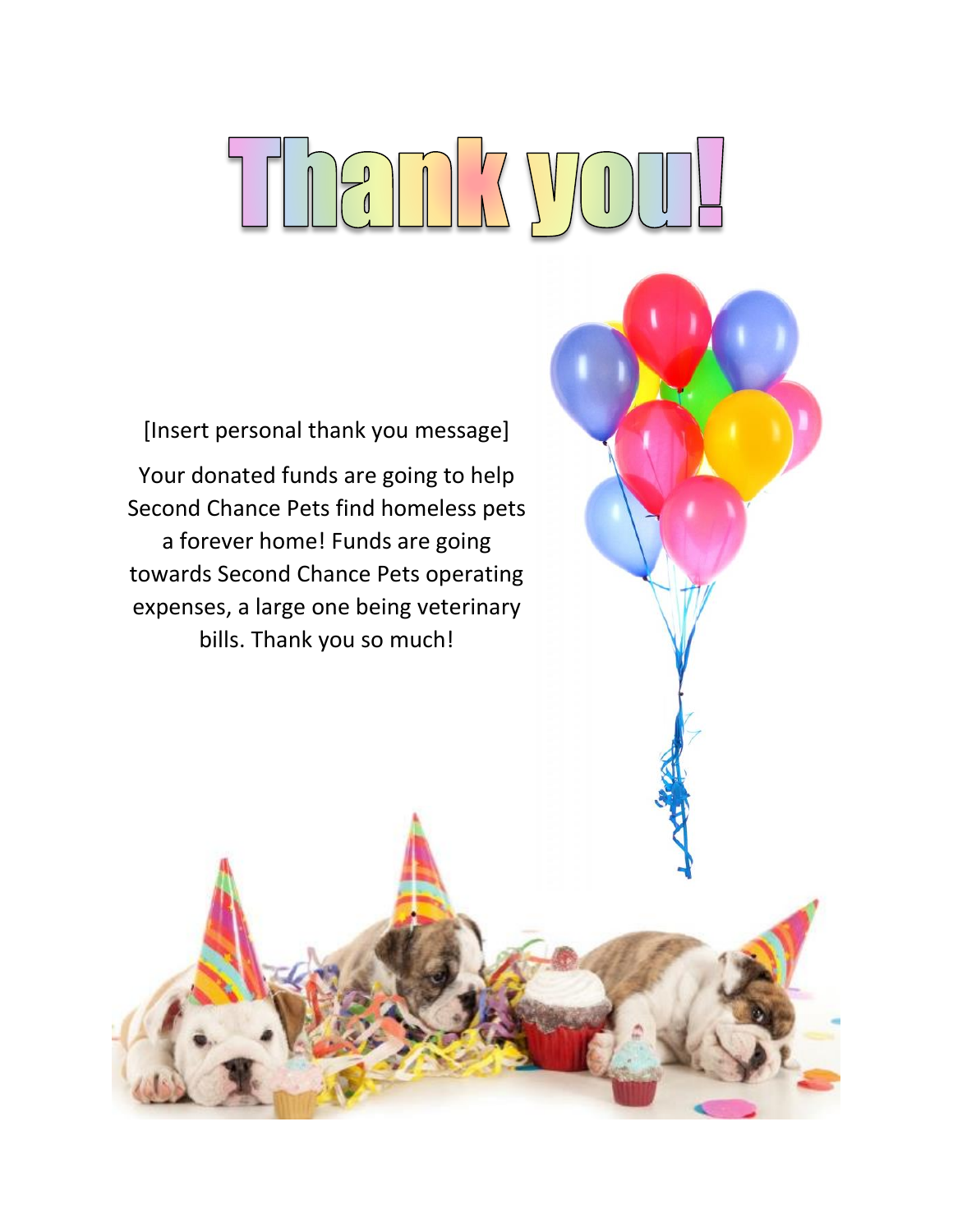

### **Optional ---- Pet Party Theme Ideas, depending on age of the guests**

### **Decorations:**

- Draw paw prints in chalk leading up to house or tape paper paw prints on the floor
- Draw dog and cat faces and/or paw prints on party balloons
- Serve snacks, ice cream and cake to your guests in new, clean dog bowls and allow each guest to personalize the bowls with permanent markers.

### **Activities:**

- Pet coloring pages
- Dog and cat ear headbands
- Face paint (nose & whiskers)
- Candy in a pet themed piñata
- Each guest brings their favorite stuffed animal to show
- Pet themed movie especially if a sleepover is planned

### **Games:**

- Pin the tail on the cat or dog
- "Copy Cat" (like follow the leader)
- "Cat, Cat, Dog!" (like duck, duck, goose)
- Fetch or Retriever Relays
- Four-legged race

#### **Food:**

- Hot "diggity" dogs with all the fixings
- Goldfish
- Puppy Chow or Cat Chow (cereal, trail mix, Chex mix or do an online search for a Puppy Chow recipe made of Chex cereal, chocolate, peanut butter and powdered sugar)
- Bone shaped birthday cake or Pup Cakes (cupcakes instead of birthday cake!)